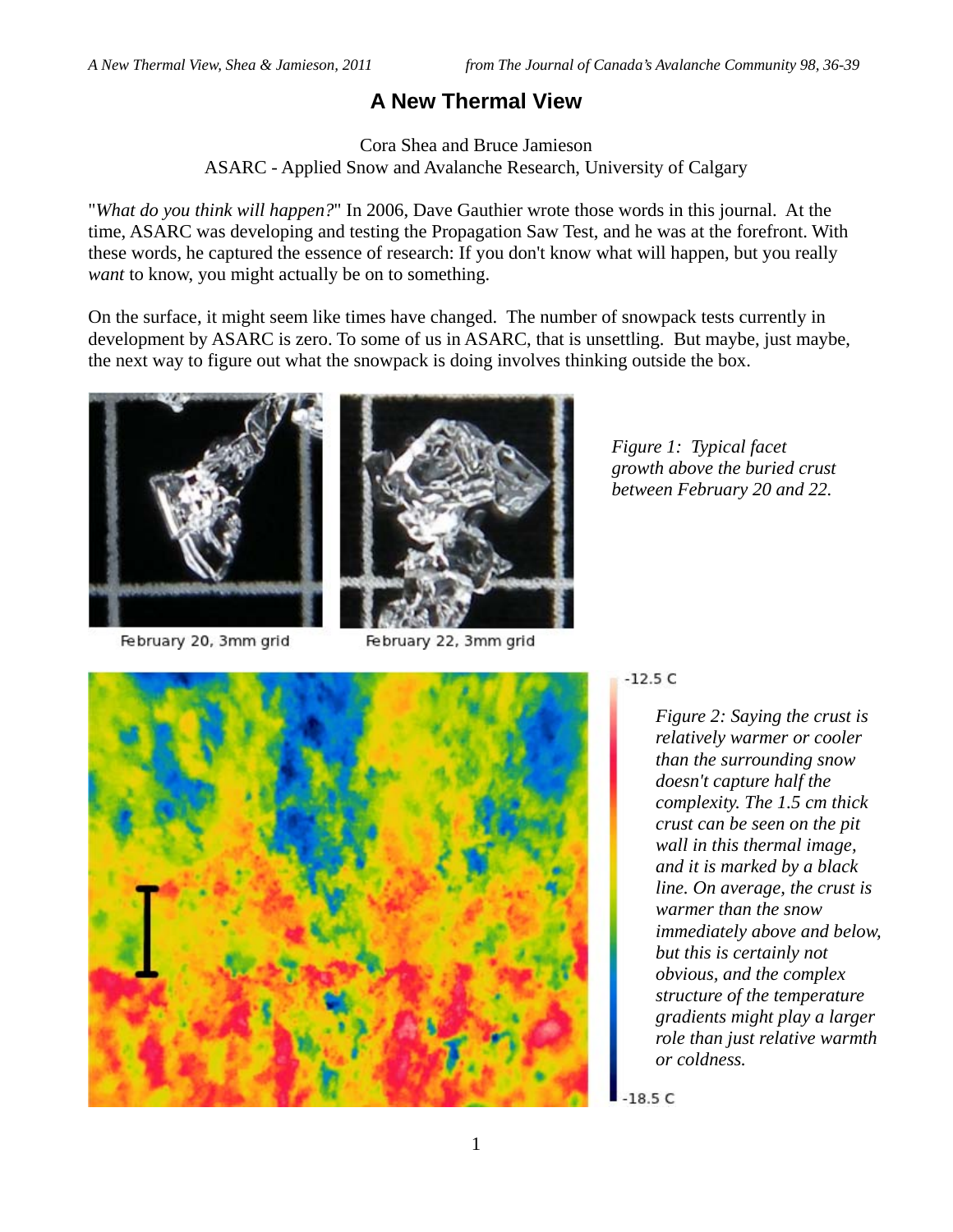I'm sure most of you have heard of ASARC using a thermal camera in the field. Now, I'm not saying the thermal camera is necessarily the next new thing. But I am saying first, it is outside the box, and second, it gives us interesting results we've never had before and don't yet know what to do with.

This past 2010-11 winter, Bruce and I used a thermal camera to closely follow temperature gradients around a crust in the Rocky Mountains. We measured some very, very interesting temperature gradients, both in structure and duration, which have not been observed before.

In January, on the first day the crust was buried, the crust edges had temperature gradients of more than one degree C across less than two millimetres of distance. Something interesting was going to happen, we knew. But we thought — incorrectly — that we had a handle on things.

On that day in January, the crust appeared to be warmer than the snow above and below. Based on a theory by Richard Armstrong for buried wet layers, as the heat in the crust leaked out into the snow around it, it would bring water vapour along for the ride and facets would grow at the crust boundaries.

So we expected to see the crust gradually cool over time and facets grow above and below. Sure enough, two days later the crust was cooler than the snow above and below, and stayed cooler three days after that. We figured: that's it, the heat is gone, and the crust is done growing facets.

But three days later, the crust was relatively warm again. Three days after that, it was cool. Then warm. Then still warm. Then cool.

"*What temperature do you think the crust will be today?*" A simple question with no obvious answer.

Our bafflement turned into a bet of coffee each day. Bruce would guess the relative crust temperature - warmer or cooler -- and if he was right, I bought him coffee. If he was wrong, the coffee was on him. We really wanted to know: does a relatively warm crust mean future facet growth above and below? Does a relatively cold crust mean that the crust is itself faceting out? But though we gave scientific reasons for our guesses, I think we were both just blindly guessing and drinking a lot of coffee.

For a time, we thought it might be the camera showing us large gradients that did not really exist. So we spent a lot of effort correcting the thermal images for various types of error, and we also did a lot of thinking, and worrying, and pencil chewing. At that point, Karl Birkeland joined in and gave the two of us some much-needed perspective, direction, and support.

And in the end, when we compared the big gradients we were seeing using the thermal camera to macro photographs of the actual crystals, the crystals were certainly changing. So, *something* was going on.

Figure 1 shows, as an example, the crystals above the crust on February 20 and 22, almost a month after burial. The average temperature gradient, measured by the thermal camera, at the top crust edge on February 20 was 0.4 °C across the pixels above and below. Those pixels spanned a distance of 0.75 mm. Scaling up, this works out to about 50 °C per ten centimetres. But, pushing one's thermometers in above and below the crust on February 20 would not have shown this gradient...as the snow temperature above and below the crust were, on average, about the same.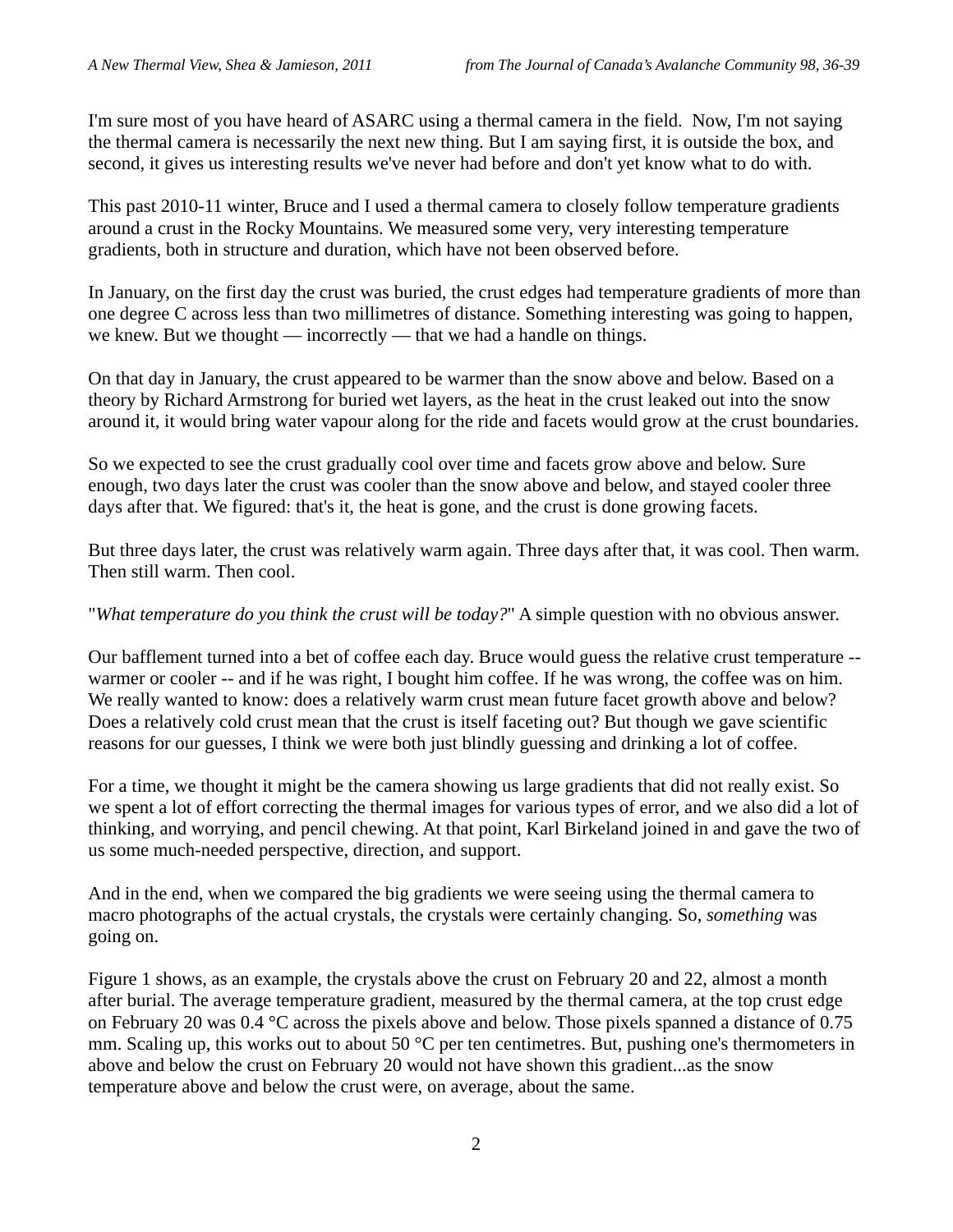So these temperature gradients we saw with the thermal camera, hidden between typical thermometer spacing, were big. And often, big facets followed. We took this to mean we were measuring something interesting, even if we couldn't intuitively guess what we would see before actually pointing the thermal camera at the snow.

In March, Karl suggested that the three of us try a different tack. Since we were not getting answers by waiting a day or so between visits, we should try measuring these temperature gradients as often as possible.

So, I performed the perfect graduate student job — staying overnight and digging a lot of snow. Twenty-five fresh pit walls dug over twenty-one hours later, we still had no firm answers. During a period of sky clearing and cooling in the morning, not only did strong temperature gradients appear around the crust, but they reversed and then disappeared in a matter of hours.

Temperature gradients of the magnitude seen in these daily and hourly visits can strongly affect the structure of the snow crystals. Some of the large gradients we observed have the ability to move a quarter of the ice they cross in two to three days. Which, by Figure 1, is certainly realistic.

Not only did facets form, but the crust overall entirely rebuilt itself. It formed crystals that were no longer small and randomly oriented by melt, and were instead large and long and aligned vertically with the heat flow (Figure 3). Like a parking garage.



*Figure 3: The top boundary of the crust on March 16. The crust is displaying what we call pinning and gapping, which refers to the vertical connections to the crust at the photo's centre and sides, and the gaps between them. The pins are actually polycrystals, oriented vertically. This type of lateral variation could affect how likely the facets are to initiate and/or propagate cracks.* 

To quote Dave Gauthier again, "I know what I *think* this means." I also know what we all *hope* it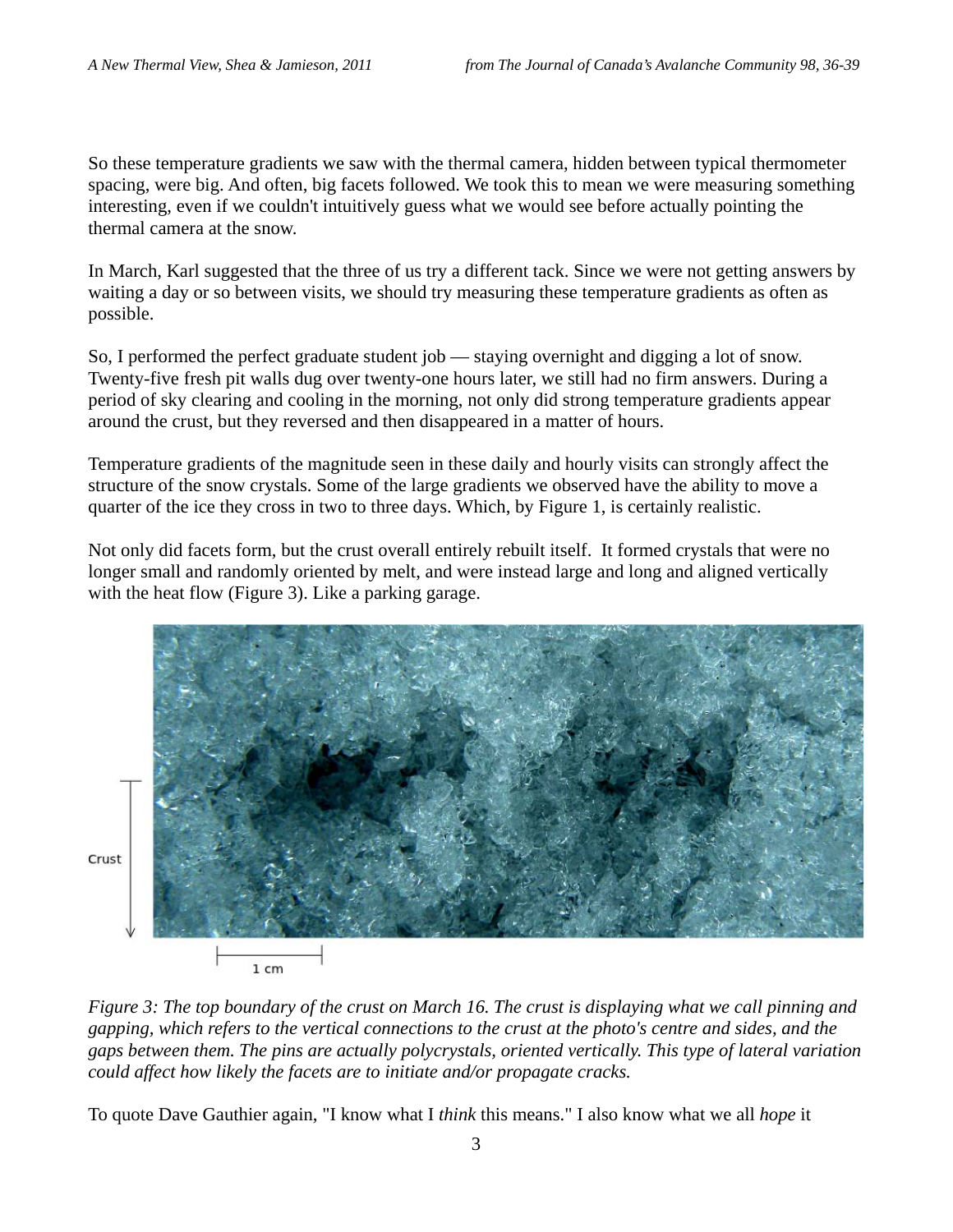means: that we can start doing things like really predicting when facets will grow around thin layers, what crusts will do after burial, and how weak layers will become laterally supported (or not) over time. Will the thermal camera actually give us those abilities in the future? I really don't know. But there are more winters — and coffee — in the future for us to find out.

## **Examples of Thermal Images**



 $-11.1$ 

provides centimetres for scale. The red snow layer is at 0.0 °C. The temperature of the dark blue snow above and below is -2.0 °C.

This thermal image captured temperature gradients appearing on the pit wall during the clearing of the sky in the morning. The relatively warmer layers 1 and 2 are facets, 3 is a crust, and the yellow-red transition at 4 is the edge of the depth hoar. These temperature differences only appeared for a few hours, until the sky clouded over again, and then they almost